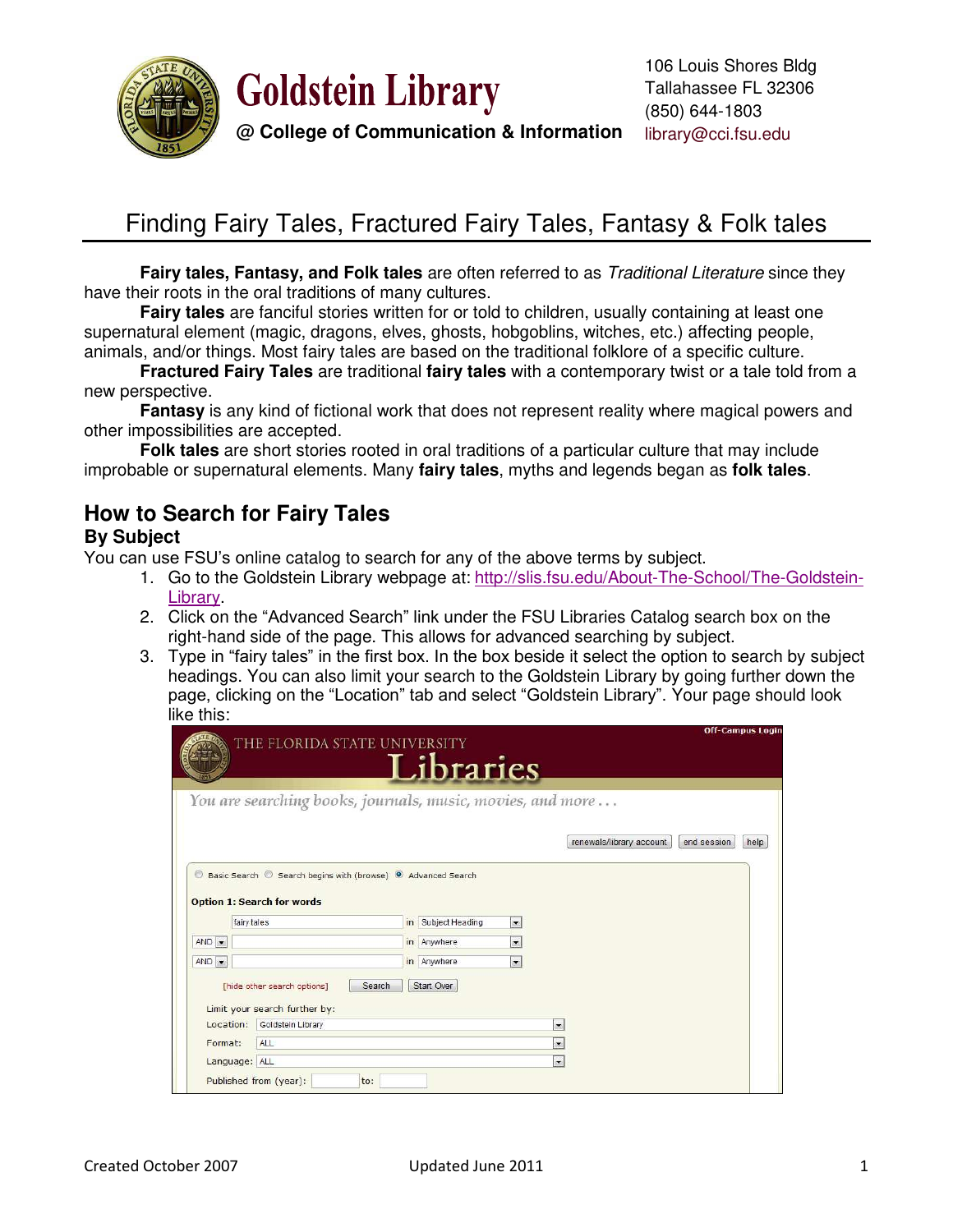4. Press SEARCH to go to the results screen. The column on the left allows the search to be narrowed. For example, once the search has been limited to the Goldstein library, if you would like to find books for very young children you can click the "Easy and Picture Books" tab under the Library Collection heading. This will only display results from Goldstein"s Easy Collection.

| <b>Narrow Results By:</b>                                                                     | ۳<br>My Folder is empty<br><b>Results/page:</b>   10 $\vert \mathbf{v} \vert$ <b>Sort By:</b>   Relevance<br>Add All | ▼ |  |  |  |  |  |
|-----------------------------------------------------------------------------------------------|----------------------------------------------------------------------------------------------------------------------|---|--|--|--|--|--|
| Library/Collection                                                                            |                                                                                                                      |   |  |  |  |  |  |
| · Juvenile (Children's                                                                        | $1 \ 2 \ 3 \ 4 \ 5 \ 6 \ 7 \ 8 \ 9 \ 10 \ Next \>>$                                                                  |   |  |  |  |  |  |
| Literature) (482)                                                                             |                                                                                                                      |   |  |  |  |  |  |
| · Easy and Picture Books<br>(Children's Literature) (193)                                     | 1. The white deer<br>James Thurber ; illustrated by the author and Don Freeman.                                      |   |  |  |  |  |  |
| · Professional (12)                                                                           |                                                                                                                      |   |  |  |  |  |  |
| show more                                                                                     | Author: Thurber, James 1894-1961                                                                                     |   |  |  |  |  |  |
| <b>Format</b>                                                                                 | Published: New York : Harcourt, Brace and Co., c1945                                                                 |   |  |  |  |  |  |
| · Book (689)                                                                                  | book                                                                                                                 |   |  |  |  |  |  |
| $\cdot$ Fiction (360)                                                                         | PS3539.H94 W49                                                                                                       |   |  |  |  |  |  |
| · Sound Recording (8)                                                                         | <b>GOLDSTEIN LIBRARY Juvenile (Children's</b><br>Available<br>Literature)                                            |   |  |  |  |  |  |
| show more                                                                                     | <b>Floor</b> map<br>Available                                                                                        |   |  |  |  |  |  |
| <b>Series Title</b>                                                                           | STROZIER LIBRARY General Collection 5th Floor PS3539.H94 W49                                                         |   |  |  |  |  |  |
| · Useful reference series                                                                     | add $\Box$ print $\Box$ email $\Box$ txt cite this $\Box$ RefWorks<br>2. Favorite fairy tales told in England        |   |  |  |  |  |  |
| (Westwood, Mass.) (5)                                                                         |                                                                                                                      |   |  |  |  |  |  |
| · A Studio book (3)                                                                           |                                                                                                                      |   |  |  |  |  |  |
| · Read with me (3)<br>retold from Joseph Jacobs by Virginia Haviland. Illustrated by Bettina. |                                                                                                                      |   |  |  |  |  |  |
| show more                                                                                     | Author: Jacobs, Joseph 1854-1916 comp                                                                                |   |  |  |  |  |  |

### **By Author**

- 1. Go to the Goldstein Library webpage at: [http://slis.fsu.edu/About-The-School/The-Goldstein-](http://slis.fsu.edu/About-The-School/The-Goldstein-Library)[Library.](http://slis.fsu.edu/About-The-School/The-Goldstein-Library)
- 2. In the FSU Libraries Catalog search box, select Author from the drop-down menu.
- 3. From this page you can enter the author"s name. For instance, if you want to read the works of Hans Christian Andersen you can enter either "Hans Christian Andersen" or "Andersen, Hans Christian".

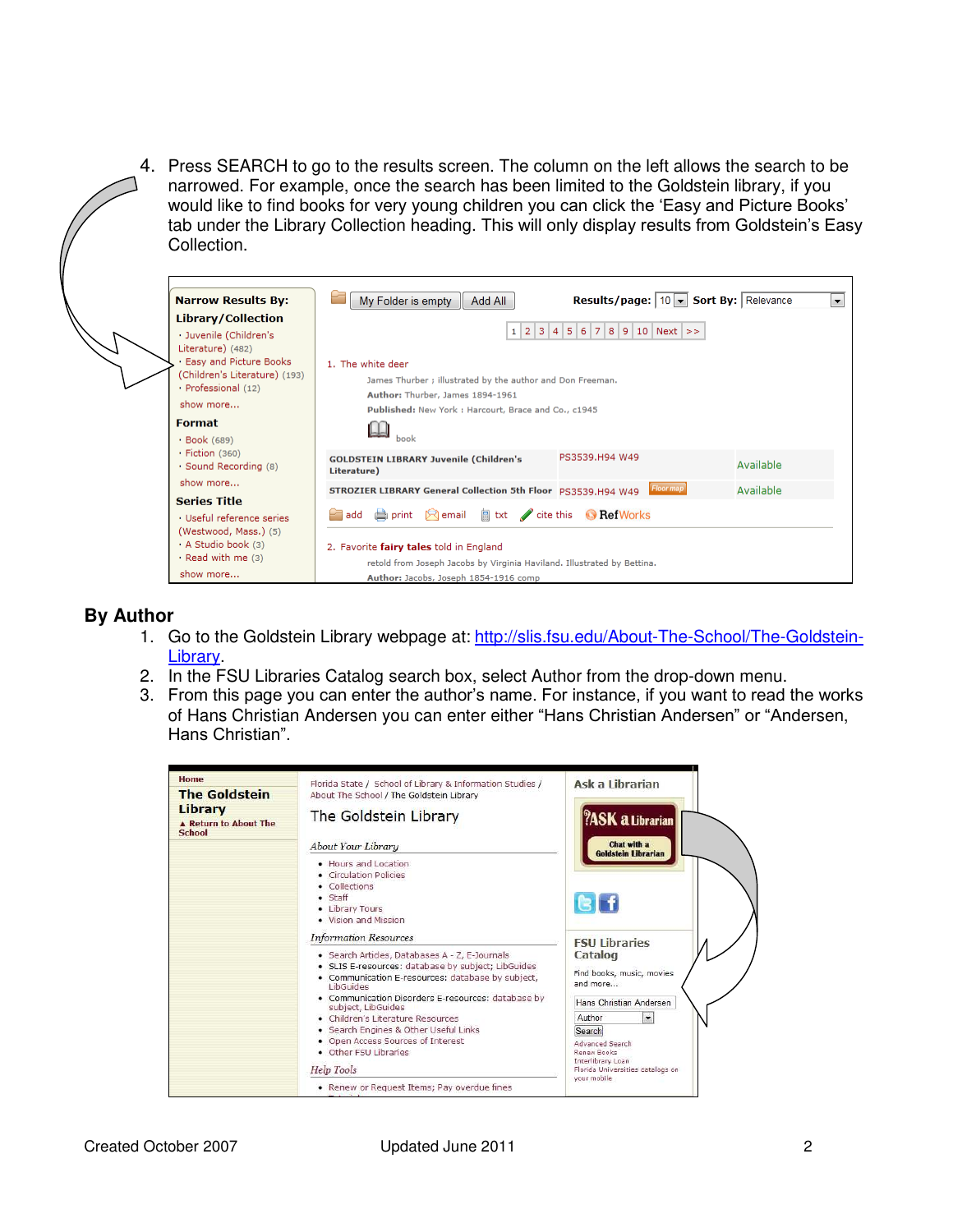4. Once you get the results of your search, you will see the author"s name listed underneath the red link to the item record. This is the Library of Congress authority heading. You can see that "Hans Christian Andersen" is listed as "Andersen, H.C. (Hans Christian) 1805-1875"



5. You can view the item record by clicking on the red link. From here, you can also click on the author"s name to search the online catalog for more results.

| ◉ Basic Search © Search begins with (browse) © Advanced Search |                                            |                                                                       |                    |                                |             |                                    |  |  |  |  |  |  |
|----------------------------------------------------------------|--------------------------------------------|-----------------------------------------------------------------------|--------------------|--------------------------------|-------------|------------------------------------|--|--|--|--|--|--|
| Hans Christian Andersen                                        |                                            | Author                                                                |                    | Start Over                     |             |                                    |  |  |  |  |  |  |
| Choose format: Standard   Local MARC   Union MARC              |                                            |                                                                       |                    |                                |             |                                    |  |  |  |  |  |  |
| Record 1 of 177                                                |                                            |                                                                       |                    |                                |             | <b>Results List</b><br>Next        |  |  |  |  |  |  |
|                                                                | ⋍<br>add                                   | $\boxtimes$ email<br>$\Box$ view $\Box$ print                         | 等 permalink        | Í<br>cite this <b>RefWorks</b> |             |                                    |  |  |  |  |  |  |
| Author, etc.:                                                  | Andersen, H. C. (Hans Christian) 1805-187. |                                                                       |                    |                                |             | more info @<br>Google <sup>*</sup> |  |  |  |  |  |  |
| <b>Title:</b>                                                  | The swineherd                              |                                                                       |                    |                                |             |                                    |  |  |  |  |  |  |
|                                                                |                                            | Hans Christian Andersen ; translated and illustrated by Erik Blegvad. |                    |                                |             |                                    |  |  |  |  |  |  |
| <b>Edition:</b>                                                | 1st Cadmus ed.                             |                                                                       |                    |                                |             |                                    |  |  |  |  |  |  |
| <b>Published:</b>                                              | Eau Claire, Wis.: E.M.Hale, 1963.          |                                                                       |                    |                                |             |                                    |  |  |  |  |  |  |
| <b>Description:</b>                                            | 32 p. : col.ill. ; 20 cm.                  |                                                                       |                    |                                |             |                                    |  |  |  |  |  |  |
| Format:                                                        | <b>Book</b>                                |                                                                       |                    |                                |             |                                    |  |  |  |  |  |  |
|                                                                | <b>Fiction</b>                             |                                                                       |                    |                                |             |                                    |  |  |  |  |  |  |
| Location:                                                      | <b>Detailed Holdings</b>                   | GOLDSTEIN LIBRARY Juvenile (Children's Literature) -- PZ8.A542Sw 1963 |                    |                                |             |                                    |  |  |  |  |  |  |
| <b>GOLDSTEIN LIBRARY - Juvenile (Children's Literature)</b>    |                                            |                                                                       |                    |                                |             |                                    |  |  |  |  |  |  |
| <b>Description</b>                                             |                                            | <b>Call Number</b>                                                    | <b>Item Status</b> | <b>Due Date</b>                | <b>Note</b> |                                    |  |  |  |  |  |  |
|                                                                |                                            | PZ8.A542 Sw 1963                                                      | Regular Loan       | Not Checked Out                |             |                                    |  |  |  |  |  |  |
| Report a problem with this record                              |                                            |                                                                       |                    |                                |             |                                    |  |  |  |  |  |  |